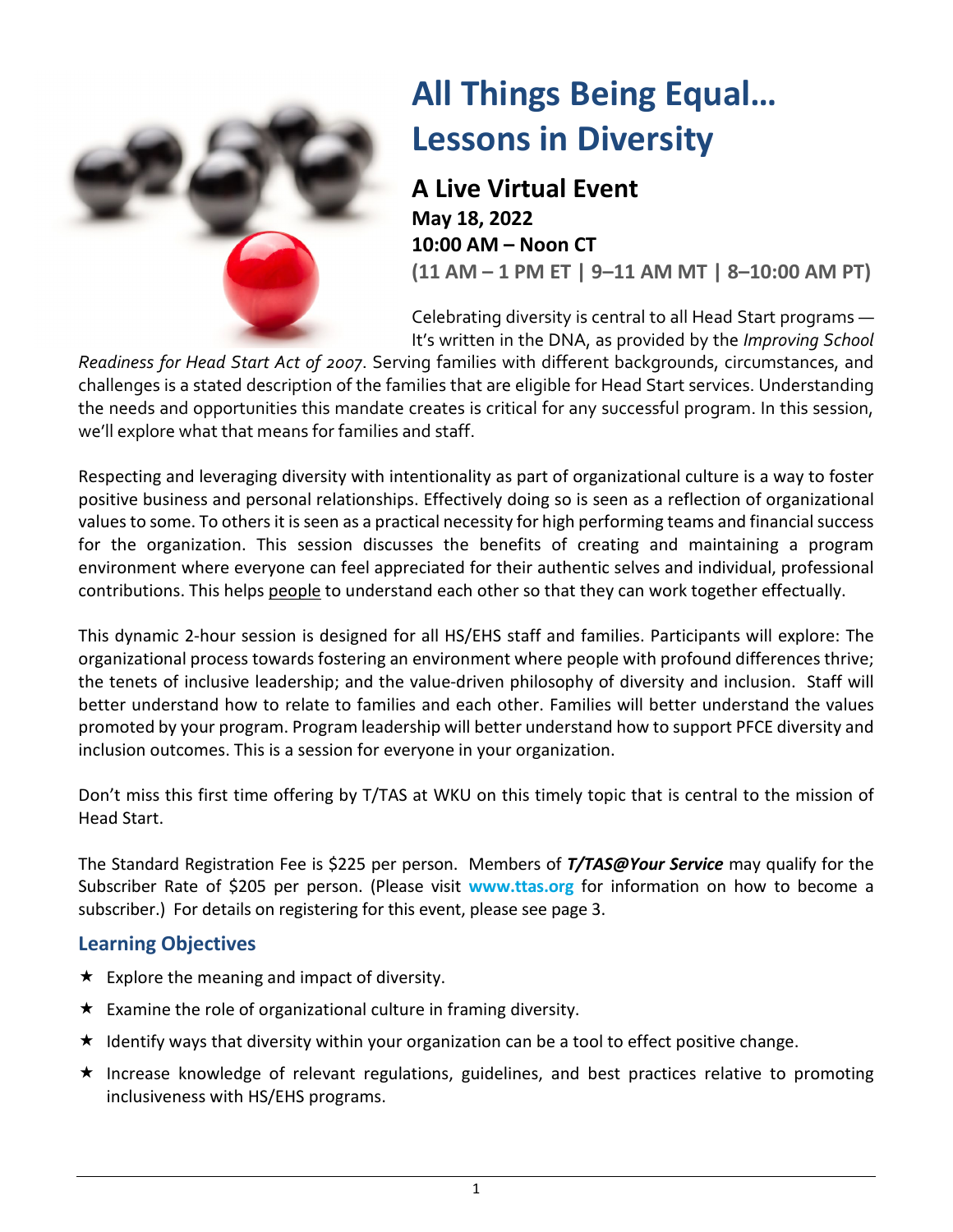### **Your Presenters**



**Robin Gadsden-Dupree**, Ed.D, Family & Community Partnership Specialist, comes from a family of strong community activists. Her career has been devoted to working with children and families by reaffirming their strengths, values, culture, and community. Since 1977, Robin has worked in the Early Childhood profession as a pre-school teacher, day care director, infant/toddler family home provider, college campus child care director, college adjunct professor, Head Start home visitor, and Head Start Director. Robin has an Ed.D. in

Organizational Leadership and Higher Educational Leadership and holds B.S. and M.S. degrees in Early Childhood Education. She is a certified teacher in nursery and K-6 in New York.



**Krystal Heinzen Lindsey**, is a Management Specialist with WKU T/TAS. In that capacity, she works with Head Start and Early Head Start Board and Policy Members, Management, and Staff in developing and implementing program systems which support high quality services. Through both onsite training opportunities and conducting workshops, she leads sessions in the service areas of Governance, ERSEA, Family Services, and Program Management. Krystal feels the most fulfilling aspect of her work is meeting caring, passionate professionals across

the country that work tirelessly to help change the lives of families in their community. Her educational background includes a Juris Doctorate from Stetson University College of Law in St. Petersburg, FL and a Bachelor of Arts in Journalism from Howard University in Washington D.C. In addition to working with various grant funded organizations across the country, she is engaged in her community in Houston, TX as a community leader and volunteer.

*(T/TAS reserves the right to substitute presenters.)*

## **IMPORTANT Participation and Technology Information Required to Participate**

- $\star$  Participants must register individually and must have a valid and active individual e-mail address to participate. Groups of individuals cannot participate using a single e-mail address.
- **★** We *highly* recommend participating from a desktop or laptop computer, as opposed to a mobile device, for the best participation and audiovisual experience. A high speed internet connection is recommended as the training may be bandwidth intensive at times.
- $\star$  This event will require you to access the T/TAS online learning management system, T/TAS TalentLMS.
	- Participants will be sent an email before the start date with a link to login to the training.
	- New users to T/TAS TalentLMS will be required to create a unique password on your first login. Return users to T/TAS TalentLMS

#### **Tentative Agenda** *Central Time Zone*

**Sessions are live. No recordings will be available.**

**Wednesday, May 18, 2022, Virtual Session 10:00 AM – Noon CT** *(11 AM – 1:00 PM ET | 9–11:00 AM MT | 8–10:00 AM PT)*

#### **Hour One…**

- Introductions and Training Overview
- Defining Diversity
- Organizational Culture
	- o Is diversity important to your organization?
	- o How does program leadership support and promote your program's ideology?
- o Perceptions of Practices, Traditions, or Culture
- How might diversity and inclusion increase our ability to serve our mission?

#### **Hour Two…**

- Contemplating change in order to support inclusiveness
- Roles, Responsibilities and Practices
	- o PFCE expected outcomes
	- o Systematic approach
- Concentrate on the commonalities
- Making inclusivity your brand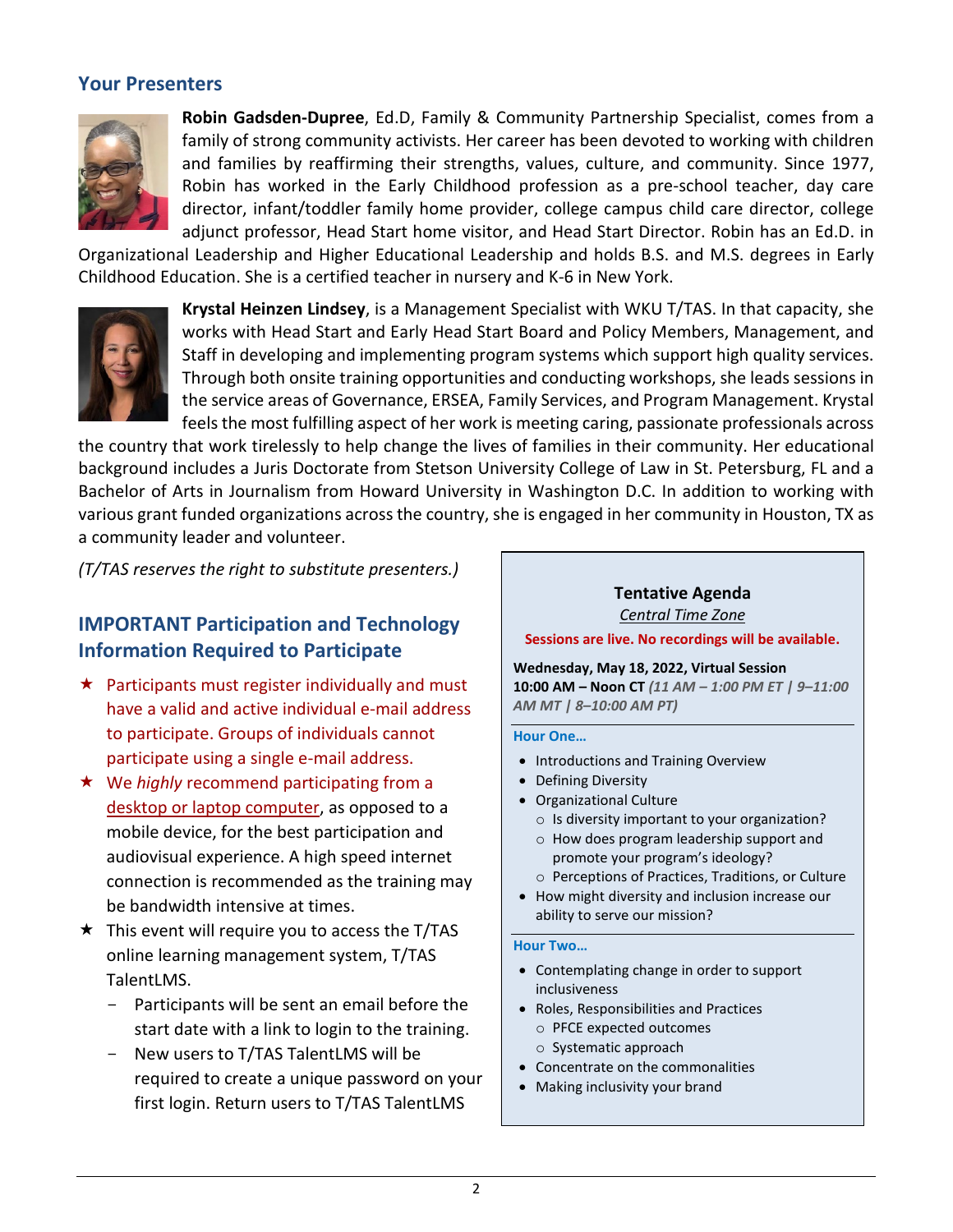can login with their previously created password.

- After you sign in to T/TAS TalentLMS, your training will be set up as a course for you to work through to access instructions, content, and resource files, including the agenda and the live session links.
- You can login to T/TAS TalentLMS through any internet browser from your computer or mobile device. Some content in T/TAS TalentLMS requires that your browser accept third-party cookies to prevent compatibility issues.
- If you have technical issues logging in or viewing content, contact T/TAS at [ttas.info@wku.edu](mailto:ttas.info@wku.edu) or 800-882-7482.
- **The event will also require you to access the Zoom Video Conferencing website or app.** 
	- Sessions are live. No recordings will be available.
	- If you are participating in the live Zoom session on a *desktop or laptop computer*, you will find the Zoom link in your **T/TAS TalentLMS** training content. We recommend participants create a free Zoom account with their FIRST and LAST name before the event start date at **<https://zoom.us/freesignup/>**. You may be asked to install the free Zoom program file.
	- If you are participating in the live Zoom session on a *mobile device*, you will need to install the free Zoom Cloud Meetings app to join the session.
- $\star$  Participants may experience delays in accessing the training based upon the speed and reliability of their computer or mobile device and internet access.
- $\star$  Participants are responsible for completion of the event within the stated timeframe.

# **Registering for T/TAS Virtual Events**

**It is easy to register for events sponsored by T/TAS!** Register online for any T/TAS virtual event. Visit our web site at **www.ttas.org**, locate the event for which you wish to register, and then click on the Register button.

**Payment Policy:** *Payment or Purchase Order is due at time of registration.* **Registrations received without copy of Purchase Order or payment by check or credit card will not be confirmed to participate in this virtual event.**

## **Registration Deadline: Unless the event fills first, registrations for this virtual event must be received by May 11, 2022.**

**Enrollment is Limited:** T/TAS cannot guarantee enrollment at virtual events. If available enrollment slots fill, you will have the option of being placed on a waiting list in case space reopens due to cancellations.

**Confirmation of Registration:** Registrations can only be confirmed by e-mail. Please provide a unique email address for the participant. If an administrator needs to receive a copy of the confirmation, please include administrative email address on the Group Contact Profile. If you do not receive a confirmation within five days of registering for the event, please contact the T/TAS office at **[ttas.register@wku.edu](mailto:ttas.register@wku.edu)** or call 800-882-7482.

**Cancellations/Substitutions Policy:** To obtain a refund of registration fees (less \$75 enrollment charge), cancellations must be received by email to **[ttas.register@wku.edu](mailto:ttas.register@wku.edu)** by *May 11, 2022*. If you do not receive an email confirmation of your cancellation from T/TAS within 3 business days, you must call 800-882-7482 to confirm your cancellation email was received to be eligible for the refund. Substitutions can be made up to the cancellation deadline date. *After the cancellation deadline date, no refunds will be provided.*